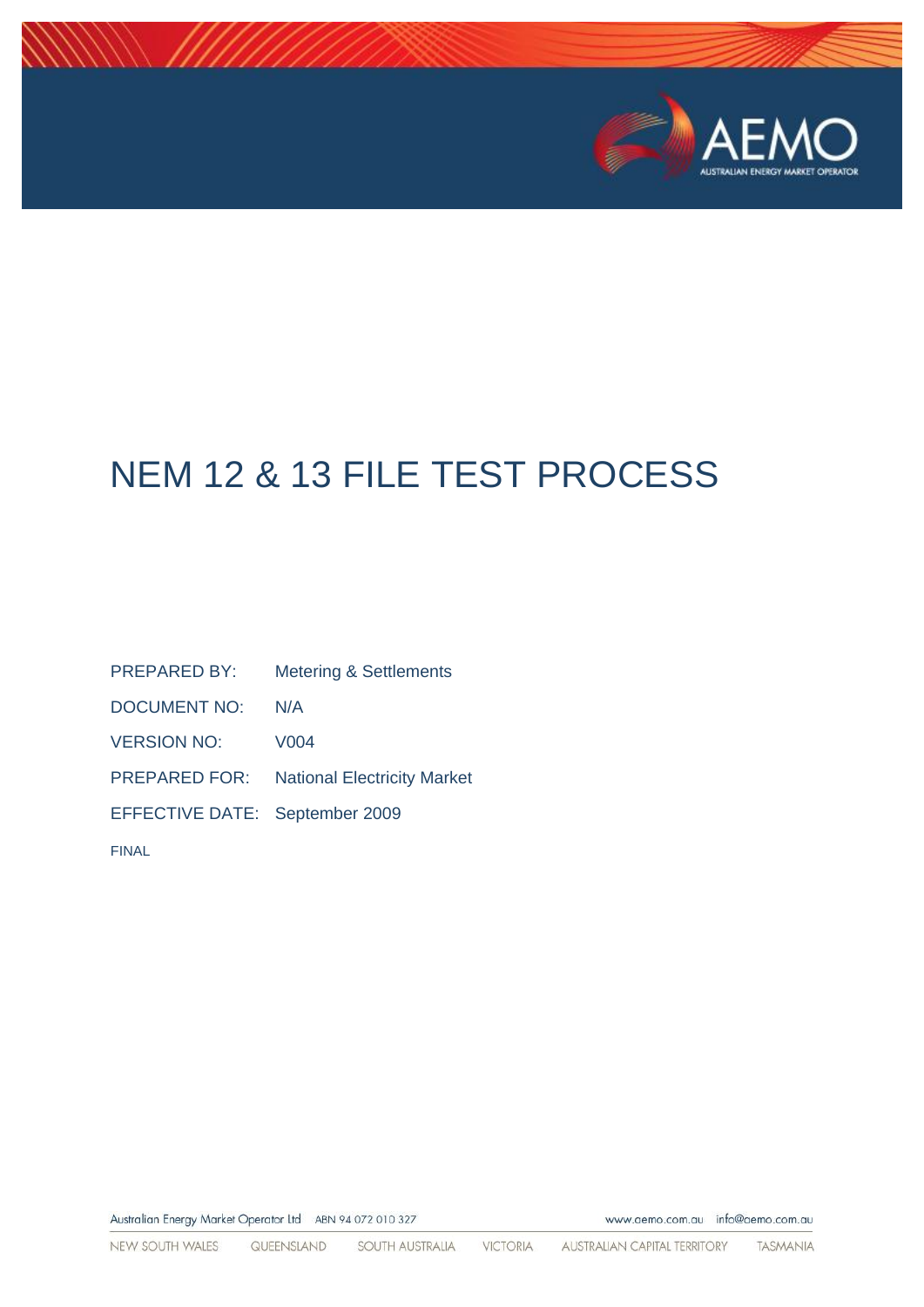## Important Disclaimer

This document is made available to you on the following basis:

- (a) **Purpose**  This document is provided to you for information purposes only. You are not permitted to commercialise it or any information contained in it.
- (b) **Reliance**  This document may be subsequently amended. Any reliance on this document is at your own risk.
- (c) **Intellectual Property**  AEMO Limited is the owner of the copyright in this document. All rights are reserved. All material is subject to copyright under the Copyright Act 1968 (Commonwealth) and permission to copy it, or any parts of it, must be obtained in writing from AEMO. AEMO is the owner of all other intellectual property rights in this document and the information contained in it. You must not in any way, or by any means, store, reproduce or modify it without AEMO's express written consent.
- (d) **No Warranty**  Neither AEMO, nor any of AEMO"s advisers, consultants or other contributors to this document (or their respective associated companies, businesses, partners, directors, officers or employees) make any representation or warranty, express or implied, as to the currency, accuracy, reliability or completeness of this document, or the information contained in it.
- (e) **No Liability**  To the maximum extent permitted by law, neither AEMO, nor any of its advisers, consultants or other contributors to this document (or their respective associated companies, businesses, partners, directors, officers or employees) shall have any liability (whether arising from negligence or otherwise) in respect of your use of the information (including any reliance on its currency, accuracy, reliability or completeness) contained in this document.
- © [2009] AEMO Limited is the owner of the copyright in this document. All Rights reserved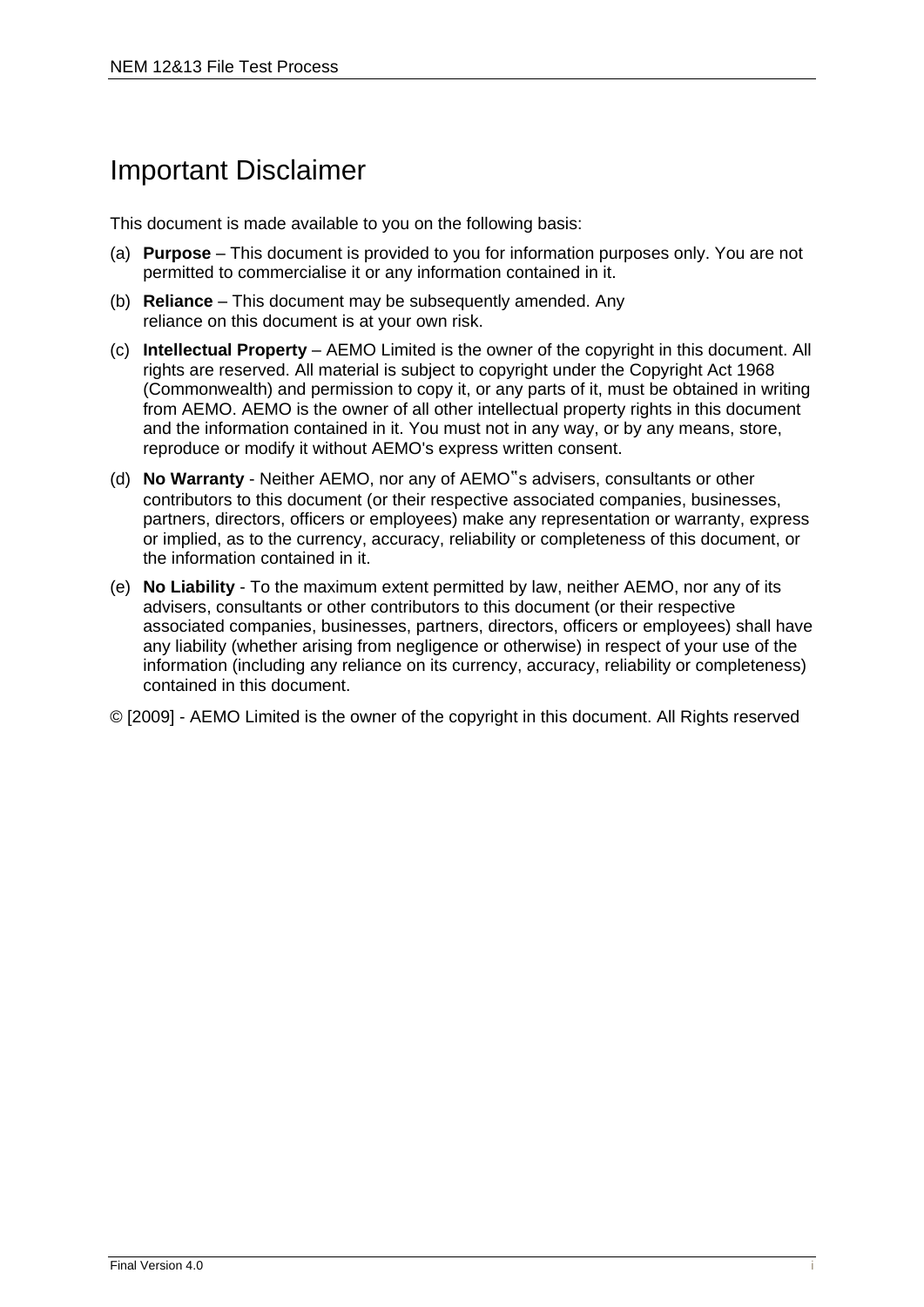## Version Control

| <b>VERSION</b> | <b>DATE</b> | <b>AUTHOR</b> | <b>COMMENTS</b>                                                                                                                    |
|----------------|-------------|---------------|------------------------------------------------------------------------------------------------------------------------------------|
| 0.1            | 28/03/05    | John Wiskin   | Draft of base document.                                                                                                            |
| 1.0            | 04/04/05    | John Wiskin   | Final version for comment                                                                                                          |
| 2.0            | 06/04/05    | John Wiskin   | Final version for release. Includes updated<br>comments from MDPs on version 1                                                     |
| 3.0            | 18/04/05    | John Wiskin   | Section clauses 1.4 (d) updated for Meter Serial<br>Number and Register ID test requirement UOM<br>error corrected for scenario 7. |
| 3.1            | 19/04/05    | John Wiskin   | Note added for scenario 7. NA added to scenario 9<br>(type 5 data) as only applicable to some MDPs.                                |
| 3.2            | 22/04/05    | John Wiskin   | NMI error correction for scenario 4 in section 6.                                                                                  |
| 4.0            | Sep 2009    |               | Updated to AEMO Format                                                                                                             |
|                |             |               |                                                                                                                                    |
|                |             |               |                                                                                                                                    |

#### <span id="page-2-0"></span>**Interpretation**

For details of the interpretation of key words, such as addresses, dates, times and field types, refer to the Meter Data File Format Specification NEM12 & NEM13 and Technical Guidelines for B2B Procedures.

#### <span id="page-2-1"></span>**Documentation Conventions**

Refer to the Meter Data File Format Specification NEM12 & NEM13 and Technical Guidelines for National B2B Procedures for the details of the documentation conventions.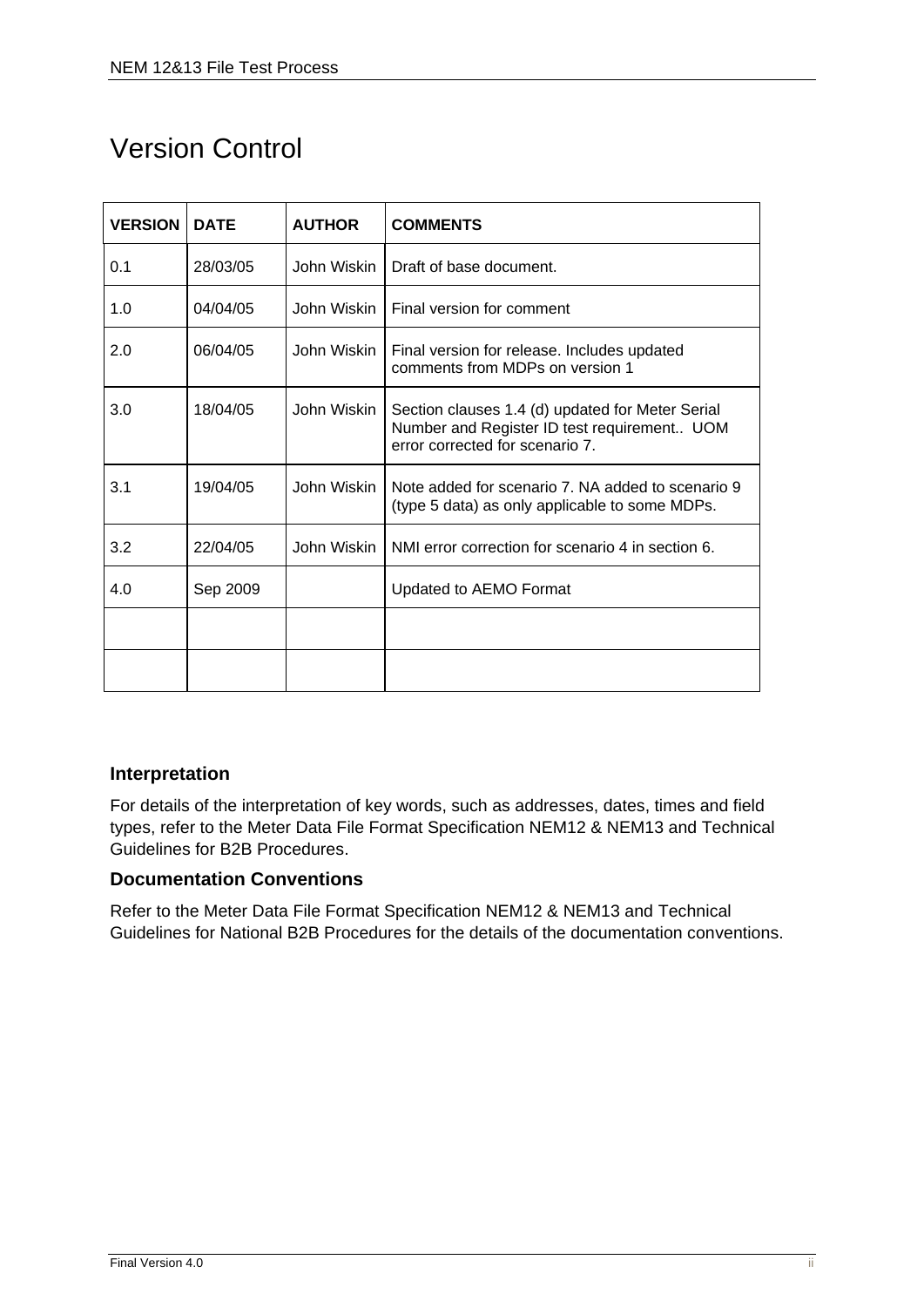## Table of Contents

|     | <b>INTERPRETATION</b>             | $\overline{2}$ |
|-----|-----------------------------------|----------------|
|     | <b>DOCUMENTATION CONVENTIONS</b>  | $\mathbf{2}$   |
| 1.  | <b>INTRODUCTION</b>               | 4              |
| 1.1 | <b>Background</b>                 | 4              |
| 1.2 | <b>Purpose</b>                    | 4              |
| 1.3 | <b>Scope</b>                      | $\overline{4}$ |
| 1.4 | <b>Process</b>                    | 4              |
| 2.  | <b>NEM12 FILE TEST SCENARIOS</b>  | 6              |
| 3.  | <b>NEM13 FILE TEST SCENARIOS</b>  | $\overline{7}$ |
| 4.  | <b>SCENARIO FILE DATA DETAILS</b> | 8              |
| 5.  | <b>EXAMPLE ERROR FILE DETAILS</b> | 9              |
| 6.  | <b>MDP NEM12 NMI DATA DETAILS</b> | 10             |
| 7.  | <b>MDP NEM13 NMI DATA DETAILS</b> | 11             |
| 8.  | <b>TEST AND BUILD TIMELINE</b>    | 12             |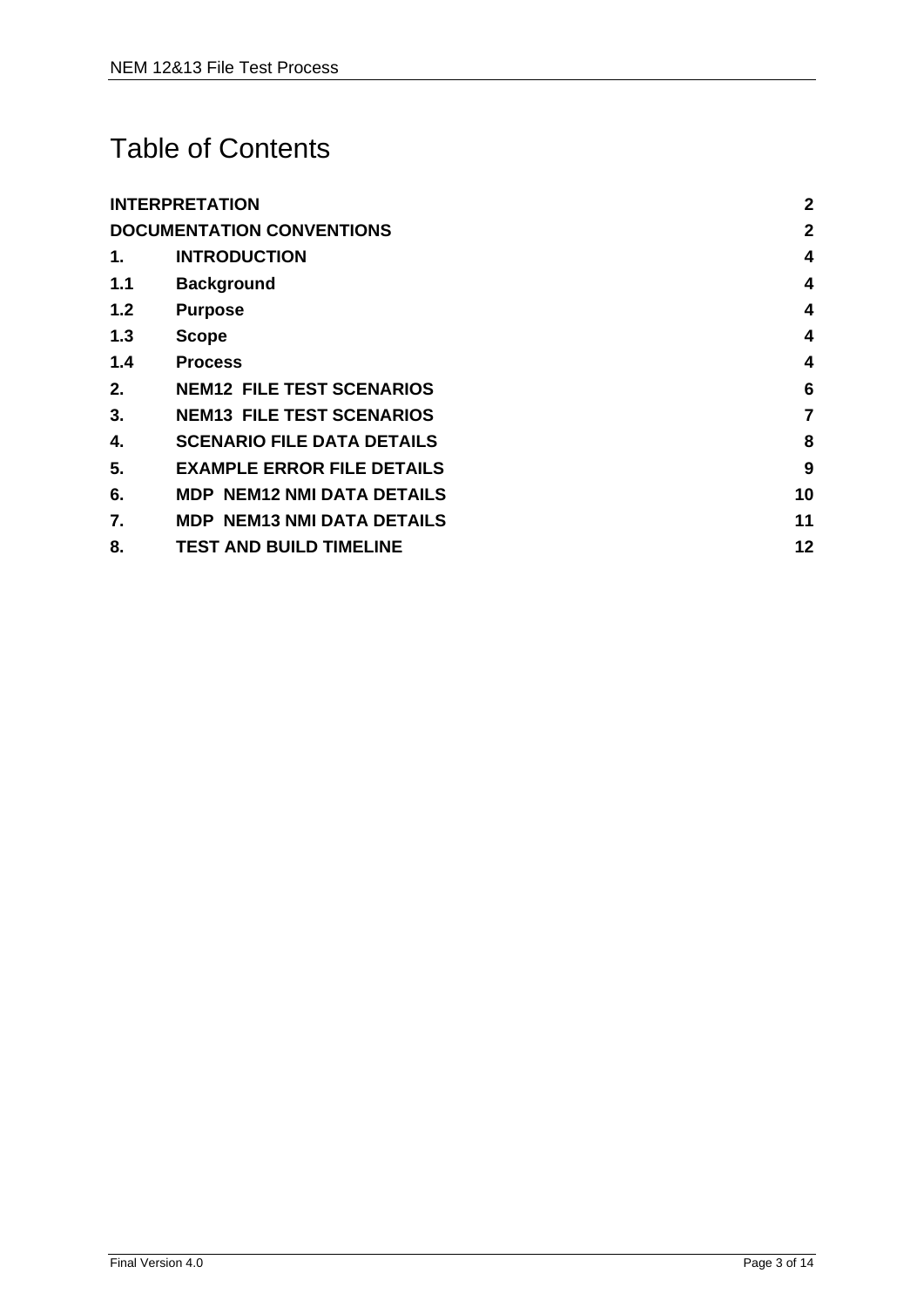### <span id="page-4-0"></span>**1. INTRODUCTION**

#### <span id="page-4-1"></span>**1.1 Background**

- a. The national B2B / MDP working group have established through consultation a new Meter Data File Format (MDFF), NEM12 and NEM13 for the communication and delivery of metering data between service providers and Participants within the National Electricity Market (NEM).
- b. As part of the industry consultation phase undertaken on the revised MDFF. The national B2B / MDP working group requested that AEMO in conjunction with Meter data providers will monitor and assist with the implementation of the revised MDFF for 20<sup>th</sup> July 2005.

#### <span id="page-4-2"></span>**1.2 Purpose**

a. This document establishes the time frames and test scenarios required for test and implementation of the MDFF NEM12 and NEM13 Files. The resultant test files will be published on AEMOs web site to assist industry with construction and test of file loaders.

#### <span id="page-4-3"></span>**1.3 Scope**

- a. This document details the various implementation test scenarios required for acceptance of the NEM12 and NEM13 file format specification by individual MDP's. The source documentation is:
	- Meter Data File Format Specification: NEM12 & NEM13 document ME\_MA001v007
	- NEM12 & NEM13 File Format Clarification (latest version)

#### <span id="page-4-4"></span>**1.4 Process**

a. All MDPs are required to build the respective test files for the listed scenarios in the time frames as indicated in the attached project time lines.

MDP's listed in section 6 are requested to build NEM12 files for scenarios 1 to 10 inclusive using the NMI identifiers provided. Data details for scenarios 1 to 10 are provided in sections 2 and 4.

- MDP's listed in section 7 are requested to build NEM13 files for scenarios 11 to 18 inclusive using the NMI identifiers provided. Data details for scenarios 11 to 20 are provided in sections 3 and 4.
- b. All MDP's are required to test / load all other MDP files for the scenarios listed.
	- It is suggested that MDP's initially trial load their own file build scenarios in the Sage Tool.
	- All MDP's are required to provide the file build scenarios to AEMO by  $10^{th}$  May 2005. All NEM12 and NEM13 files to be collated and in a separate zip file. Zip file names to be <MDP Participant ID> <NEM1#> where # is 2 0r 3 representative of NEM12 or NEM13 files.
	- AEMO will despatch and coordinate inter MDP testing.
- c. Any issues related to the inter MDP file testing, file rejections or file format clarifications will be managed by the industry NEM12 & NEM13 File Clarification working group.
- d. This document does not provide definitive detail as to file content date relationships. MDP's are requested to: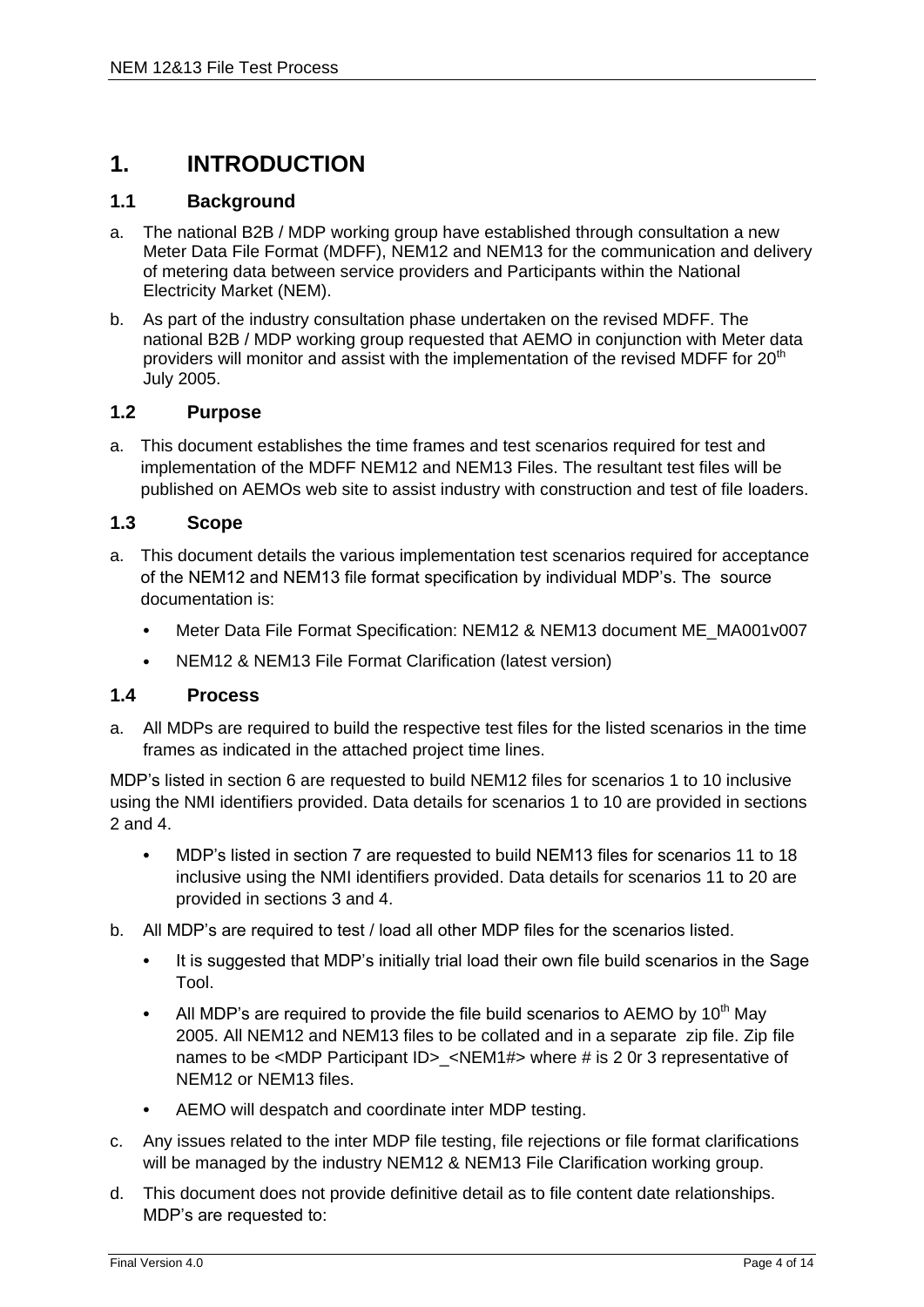- All file data dates must be for any date time between than 01 January 2004 and 01 July 2005 unless specified within this procedure.
- The last 5 digits of the NMI for each of the file test scenarios are to be used as the meter serial number entry within the NEM12 and NEM13 file *MeterSerialNumber* field.
- The suffix (*NMISuffix*) as detailed in sections 4 and 5 for each test scenario is also to be utilised as the *RegisterId* entry within the NEM12 and NEM13 files.
- Assign other necessary and suitable dates where required relating to the file fields for NSRD, RegisterRead date/times, Update and MSATS load date times.
- Define all other necessary data descriptors where necessary and required unless specified within this procedure, (e.g. QualityMethod, ReasonCode, RetServiceOrder, Transcode etc).
- e. Ten data scenarios have been identified for the NEM12 and eight scenarios for the NEM13 format. In addition, files are to be constructed by CNRGYMDP which provide a number of example error files (refer section 5), that participant and service provider loaders should capture with appropriate error messages. Allowing for the combinations of variances in the file builds (as per 1.4.d), and the number of example error files, a total of 185 test files will be created. It is intended that all of these files will be made available for industry to test purposes.
- f. File header to utilise the MDP's participant id for the FROM detail, and use 'AEMO' as the TO participant id.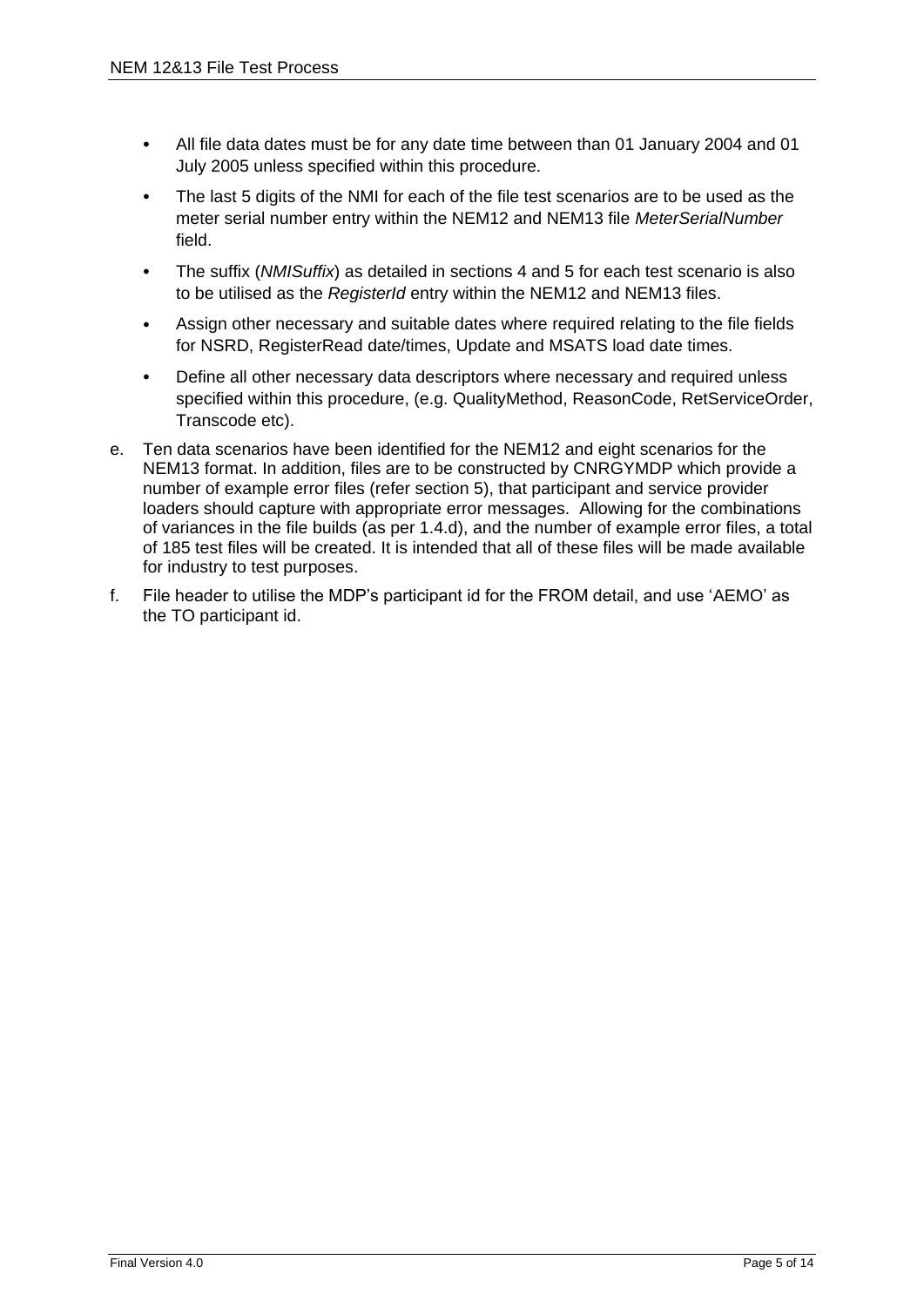## <span id="page-6-0"></span>**2. NEM12 FILE TEST SCENARIOS**

| <b>SCENARIO</b><br>NO. | <b>TEST SCENARIO</b>                                  | <b>DESCRIPTION DETAIL</b>                                                                                                                                                                                                                                                                                                                                                                                                                                                                              |
|------------------------|-------------------------------------------------------|--------------------------------------------------------------------------------------------------------------------------------------------------------------------------------------------------------------------------------------------------------------------------------------------------------------------------------------------------------------------------------------------------------------------------------------------------------------------------------------------------------|
| $\mathbf{1}$           | <b>Blocking Variance1</b>                             | A data file which relates to a service order request for 4<br>consecutive days of historical type 5 MRIM data where all<br>interval values have the same QualityMethod, ReasonCode<br>and ReasonDescription. (i.e. the file to have no 400 record).<br>Note: Energexm, Wbaym and Globalm to build this file as a<br><b>Type 1-4.</b>                                                                                                                                                                   |
| $\overline{2}$         | <b>Blocking Variance2</b>                             | A data file which details 4 consecutive days of historical type 1-<br>4 data where all interval values have the same QualityMethod,<br>ReasonCode and ReasonDescription. (i.e. the file to have no<br>400 or 500 record).                                                                                                                                                                                                                                                                              |
| 3                      | <b>Blocking Variance3</b>                             | A data file which details 4 consecutive days of historical type 1-<br>4 data for a given set of suffixes.                                                                                                                                                                                                                                                                                                                                                                                              |
| 4                      | NEM <sub>13</sub> to NEM <sub>12</sub><br>Change over | A data file which has 3 consecutive days of Type 5 MRIM data.<br>Day 1 data shows the part day of padded zeros with F Quality<br>flag and part day forward estimate for the start day of the<br>interval meter. This data day is followed by a further 2<br>consecutive days of forward estimated data. See Scenario 14<br>NEM13 file for the final reading of the basic meter for this site.<br>(Refer also to section 2.3 of the draft Meter Churn Data<br>Management Rules for the process detail). |
| 5                      | Change of Interval<br>time                            | A data file that has 2 consecutive days of 15 minute interval<br>data followed by another 2 consecutive days of 30 minute<br>interval data                                                                                                                                                                                                                                                                                                                                                             |
| 6                      | NMI data for part<br>suffix1                          | A data file that contains 4 consecutive days of interval data<br>pertaining to only 2 suffixes of the NMIConfiguration.                                                                                                                                                                                                                                                                                                                                                                                |
| $\underline{7}$        | NMI data for part<br>suffix2                          | A data file that contains 4 consecutive days of interval data for<br>the same date period as scenario 6 but having data pertaining<br>to the remaining 2 suffixes of the NMIConfiguration of Scenario<br>6.                                                                                                                                                                                                                                                                                            |
| 8                      | Quality Flag variance                                 | A data file for 2 consecutive days that contains the various<br>quality flags of A, S and F and a range of reason codes.                                                                                                                                                                                                                                                                                                                                                                               |
| 9                      | Forward estimate file                                 | A file which contains 7 consecutive days of data. 3 days of 'A'<br>data followed by I day part 'A', part 'E' and then 3 further days<br>of 'E' data to emulate a forward estimation.                                                                                                                                                                                                                                                                                                                   |
| 10                     | Configuration change                                  | A data file of 3 consecutive days that emulates a meter<br>installation and suffix change for the same NMI.                                                                                                                                                                                                                                                                                                                                                                                            |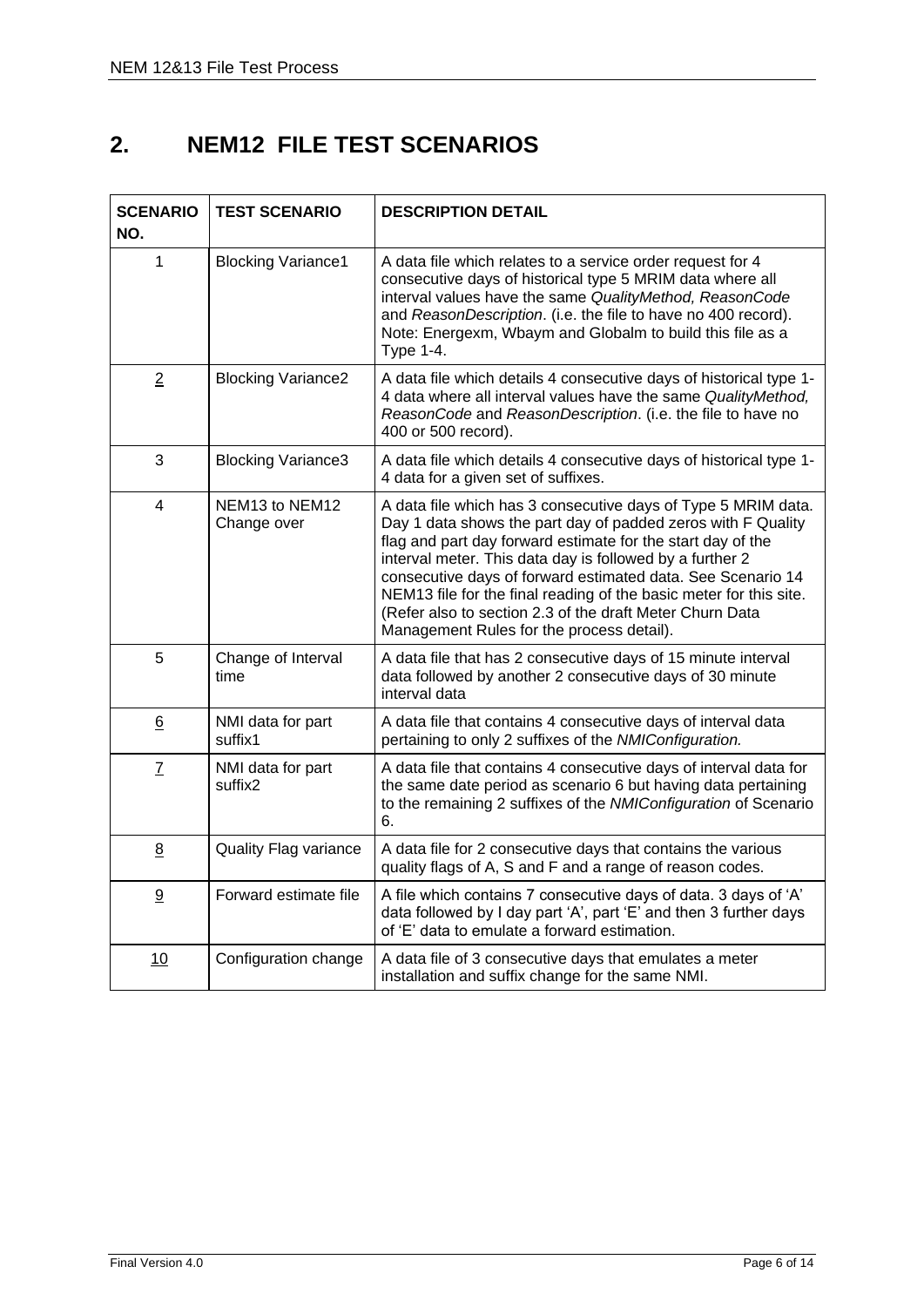### <span id="page-7-0"></span>**3. NEM13 FILE TEST SCENARIOS**

| <b>SCENARIO</b><br>NO. | <b>TEST SCENARIO</b>          | <b>DESCRIPTION DETAIL - OTHER</b>                                                                                                                                                                                                                                                                                                                                                                    |
|------------------------|-------------------------------|------------------------------------------------------------------------------------------------------------------------------------------------------------------------------------------------------------------------------------------------------------------------------------------------------------------------------------------------------------------------------------------------------|
| 11                     | <b>Blocking Variance</b>      | A data file where the Previous TransCode and the<br>CurrentTransCode are 'N' and no service orders pertain to this<br>file. (i.e. the file to have no 550 record).                                                                                                                                                                                                                                   |
| 12                     | Solar Panel                   | A historical data file where the PreviousRegisterRead is smaller<br>than the CurrentRegisterRead and the 250 record has direction<br>indicator of 'I' and has a negative Quantity value.<br>Note: It is understood that having a negative value for the<br>Quantity field is valid but is highly unusual. Participants and<br>service providers should accept this file but raise an<br>'exception'. |
| 13                     | Index Read clock<br>over      | A historical data file where the PreviousRegisterRead is larger<br>than the CurrentRegisterRead within the 250 record following a<br>clock over of the meter.                                                                                                                                                                                                                                        |
| 14                     | NEM13 to NEM12<br>Change over | Type 6 to type 5 meter change. The respective data files to<br>detail final type 6 read with the start of type 5 data forward<br>estimates.                                                                                                                                                                                                                                                          |
| 15                     | Normal Read event             | Data file showing a Forward estimates following an 'Actual'<br>normal meter read (Transcode of N).                                                                                                                                                                                                                                                                                                   |
| 16                     | <b>Historical Data File</b>   | Historical data file for three consecutive read periods where all<br>readings are Actuals, ('A') and has a 550 Transcode record of<br>$^{\circ}$ .                                                                                                                                                                                                                                                   |
| 17                     | Separate service<br>orders    | NEM13 data file for a single historical reading period which has<br>a 550 record detailing the provision of separate service orders<br>for current and previous reads.                                                                                                                                                                                                                               |
| 18                     | <b>Quality Flag variance</b>  | A data file that contains quality flags of S and E and a range of<br>reason codes.                                                                                                                                                                                                                                                                                                                   |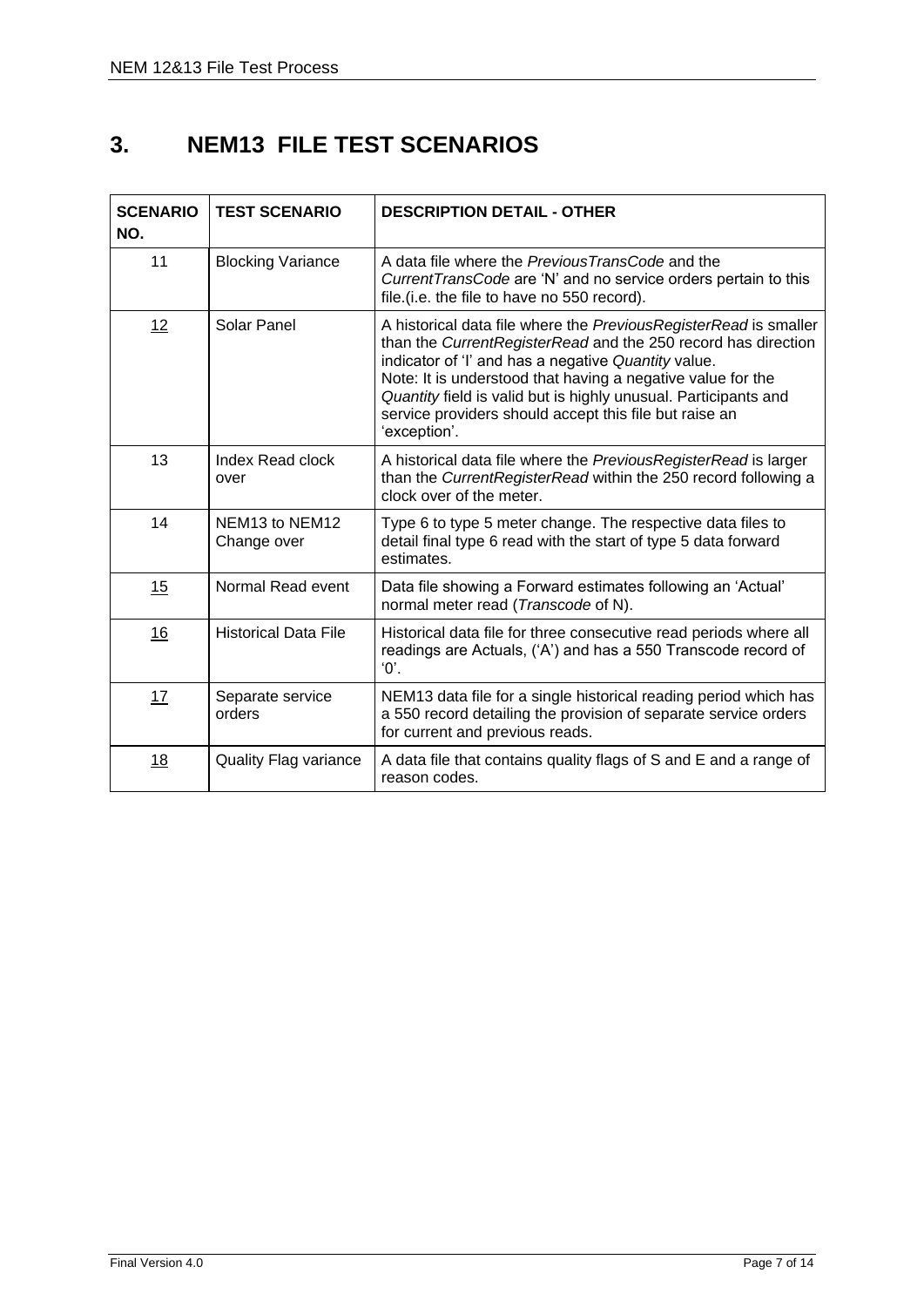## <span id="page-8-0"></span>**4. SCENARIO FILE DATA DETAILS**

| <b>SCENARIO</b><br>NO. | <b>UOM</b> | <b>SUFFIXES</b> | <b>COMMENTS</b>                                                                                                                                                                                                 |
|------------------------|------------|-----------------|-----------------------------------------------------------------------------------------------------------------------------------------------------------------------------------------------------------------|
| $\mathbf{1}$           | kWh, kWh   | E1,E2           |                                                                                                                                                                                                                 |
| $\overline{2}$         | kWh, kvarh | E1, B1, Q1, K1  |                                                                                                                                                                                                                 |
| 3                      | kWh, kvarh | E1,Q1           |                                                                                                                                                                                                                 |
| 4                      | <b>kWh</b> | E1              | Start interval data file relating to a basic to interval<br>meter change. Data date relationships to match<br>scenario 14 as required.                                                                          |
| 5                      | <b>kWh</b> | E1              | Interval time changes from 15 mins to 30 mins                                                                                                                                                                   |
| 6                      | kWh        | E1, B1          | Part suffix file for NMI configuration E1B1Q1K1 Refer<br>also to scenario 7                                                                                                                                     |
| $\overline{7}$         | kvarh      | Q1,K1           | Part suffix file for NMI configuration E1B1Q1K1.<br>Refer also to scenario 6.                                                                                                                                   |
| 8                      | kWh        | E1              |                                                                                                                                                                                                                 |
| 9                      | kWh        | E1              |                                                                                                                                                                                                                 |
| 10                     | kWh        | E1, E2, B2      | Meter installation change from suffix E1 to suffixes<br>E2, B2 on day 2 of scenario data period.                                                                                                                |
| 11                     | kWh        | 11              |                                                                                                                                                                                                                 |
| 12                     | <b>kWh</b> | 12              | Historical data relating to emulated Solar panel. A<br>single 3 month file. All Quality Flags are 'A' following<br>a special read service order.                                                                |
| 13                     | kWh        | 11              | Historical data file for a single 3 month period where<br>the PreviousRegisterRead is larger than the<br>CurrentRegisterRead within the 250 record following<br>a clock over of the meter. Quality Flag of 'A'. |
| 14                     | kWh        | 11              | Final reading for removed meter on change over to<br>interval meter. Data date relationships to match<br>scenario 4 as required.                                                                                |
| 15                     | kWh, kWh   | 11,41           | Data file showing Actual 'A' values of reads for last 3<br>months following a read event with a forward<br>estimate for the next 3 months.                                                                      |
| 16                     | kWh        | 11              |                                                                                                                                                                                                                 |
| 17                     | kWh        | 11              | Historical data file for a single 3 month period where<br>separate service orders have been raised for both<br>PreviousRegisterRead and CurrentRegisterRead.<br>Quality Flag of readings are both 'A'.          |
| 18                     | kWh        | 11, 41          | A data file that emulates the conversion of a previous<br>forward estimate to a substitution (quality flag of 'S')<br>and followed by a new forward estimate.                                                   |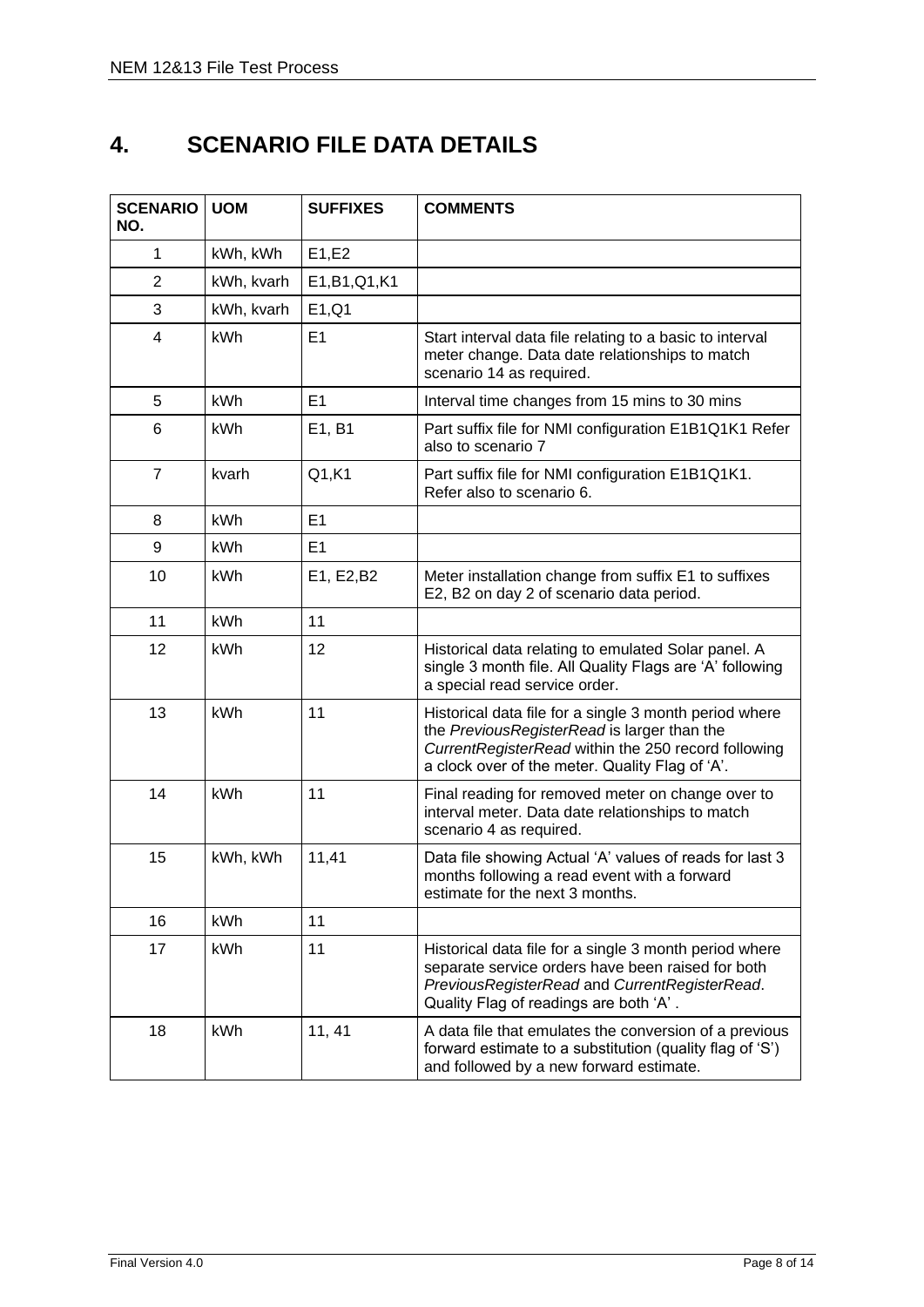## <span id="page-9-0"></span>**5. EXAMPLE ERROR FILE DETAILS**

These example 'error' files to be constructed by CNRGYMDP are to reflect the following file detail errors.

| <b>SCENARIO</b><br>NO. | <b>NMI</b> | <b>UOM</b> | <b>SUFFIX</b> | <b>COMMENTS</b>                                                                      |
|------------------------|------------|------------|---------------|--------------------------------------------------------------------------------------|
| 21                     | NEM1221001 | kWh        | E1            | NEM12 - No 200 record                                                                |
| 22                     | NEM1222002 | kWh        | E1            | NEM12 - Data for a suffix that is not part of the<br>NMIconfig.                      |
| 23                     | NEM1223003 | kWh        | E1            | NEM12 - Data file that has a 400 line with a 'V'<br>quality flag.                    |
| 24                     | NEM1224004 | kWh        | E1            | NEM12 - Data file with an erroneous quality flag<br>(i.e. 'T').                      |
| 25                     | NEM1225005 | kWh        | E1            | NEM12 - No 900 record                                                                |
| 26                     | NEM1326007 |            |               | (This suggested file deleted)                                                        |
| 27                     | NEM1327008 | <b>kWh</b> | 11            | NEM13 - Data for a suffix that is not part of the<br>NMIconfig.                      |
| 28                     | NEM1328009 | kWh        | 11            | NEM13 - Data having no Current Reason<br>Description where Current ReasonCode is '0' |
| 29                     | NEM1329010 | kWh        | 11            | NEM13 - Data where no direction indicator is<br>provided.                            |
| 30                     | NEM1330011 | kWh        | 11            | NEM13 - No 900 record                                                                |
| 31                     | NEM1331011 | kWh        | 11            | NEM13 - Current read date is earlier than<br>Previous.                               |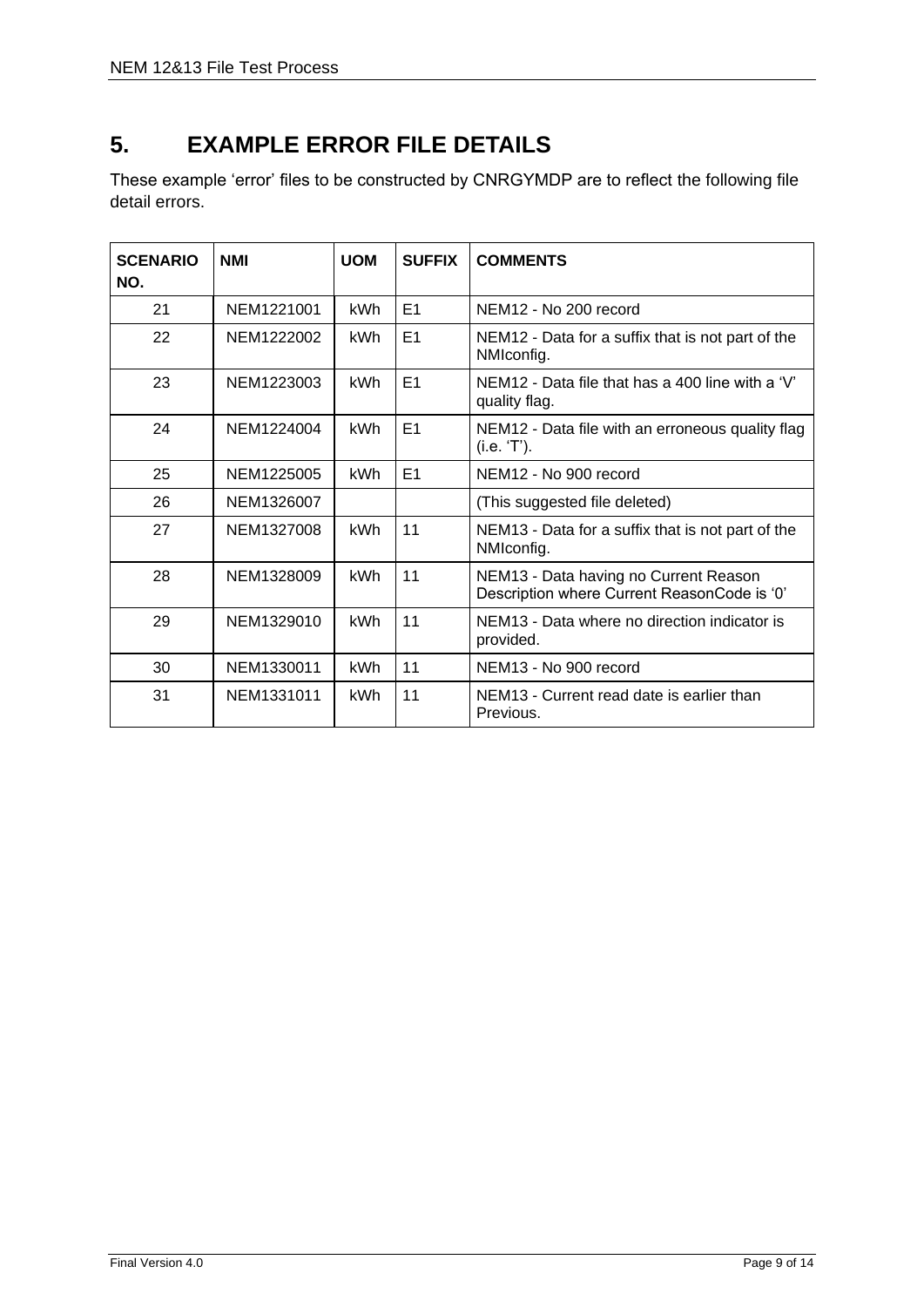### **6. MDP NEM12 NMI DATA Details**

All NMIs for the various NEM12 file scenarios must begin with **NEM12** and end with the following characters for each respective scenario and MDP. (Note: The  $6<sup>th</sup>$  and  $7<sup>th</sup>$  characters reflect the test scenario number).

| <b>SCENARIO</b><br>NO.     | <b>ACTEWM</b> | <b>CNRGYMDP</b> | <b>ELECTDSM</b> | <b>ENERGEXM</b> | <b>GLOBALM</b> | <b>INTEGM</b> | <b>POWERMDP/</b><br><b>CPNETMDP</b> | <b>TCAUSTM</b> | <b>UNITEDDP</b> | <b>WBAYM</b> | <b>ETSAMDP</b> |  |  |  |
|----------------------------|---------------|-----------------|-----------------|-----------------|----------------|---------------|-------------------------------------|----------------|-----------------|--------------|----------------|--|--|--|
|                            |               |                 |                 |                 |                |               |                                     |                |                 |              |                |  |  |  |
|                            | 01001         | 01002           | 01003           | 01004           | 01005          | 01006         | 01007                               | 01008          | 01009           | 01010        | 01011          |  |  |  |
| 2                          | 02021         | 02022           | 02023           | 02024           | 02025          | 02026         | 02027                               | 02028          | 02029           | 02030        | 02031          |  |  |  |
| 3                          | 03041         | 03042           | 03043           | 03044           | 03045          | 03046         | 03047                               | 03048          | 03049           | 03050        | 03051          |  |  |  |
| 4 see<br>Note <sub>2</sub> | (04061)       | (04062)         | na              | na              | na             | (04066)       | (04067)                             | (04068)        | (04069)         | na           | (04071)        |  |  |  |
| 5                          | 05081         | 05082           | 05083           | 05084           | 05085          | 05086         | 05087                               | 05088          | 05089           | 05090        | 05091          |  |  |  |
| 6                          | 06101         | 06102           | 06103           | 06104           | 06105          | 06106         | 06107                               | 06108          | 06109           | 06110        | 06111          |  |  |  |
| 7 see<br>Note1             |               |                 |                 |                 |                |               |                                     |                |                 |              |                |  |  |  |
| 8                          | 08141         | 08142           | 08143           | 08144           | 08145          | 08146         | 08147                               | 08148          | 08149           | 08150        | 08151          |  |  |  |
| 9                          | 09161         | 09162           | na              | na              | 09165          | 09166         | 09167                               | 09168          | 09169           | na           | 09171          |  |  |  |
| 10                         | 10181         | 10182           | 10183           | 10184           | 10185          | 10186         | 10187                               | 10188          | 10189           | 10190        | 10191          |  |  |  |

e.g: Scenario 1 file for TCAUSTM will be for NMI **….** NEM1201008

<span id="page-10-0"></span>Note1: Scenario 7 NMIs and meter serial numbers are the same as for scenario 6.

Note2: Scenario 4 and 14 NMIs are the same. Use 5 char bracketed numbers for scenario 4 as new type 5 meter serial number)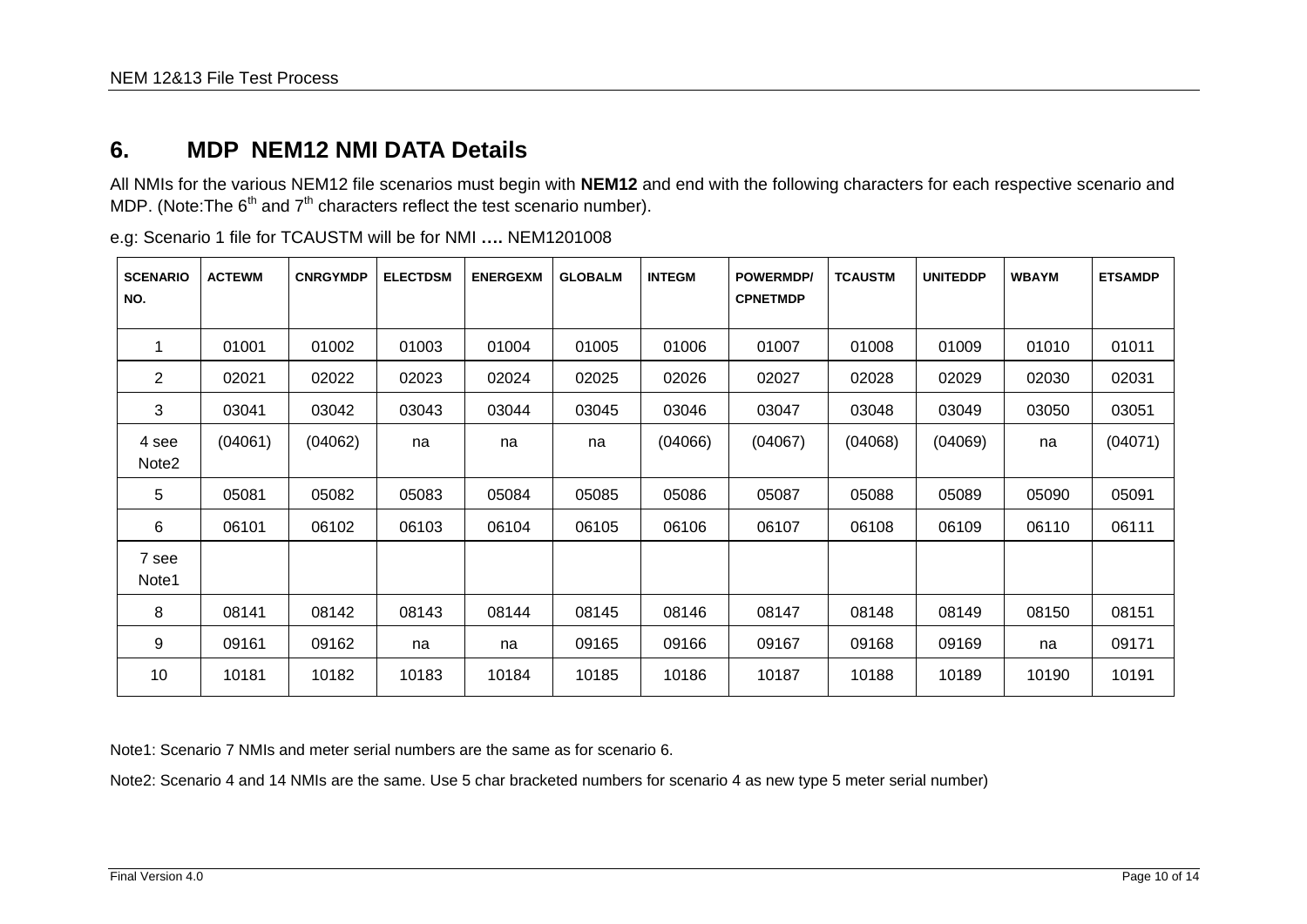### **7. MDP NEM13 NMI DATA Details**

All NMIs for the various NEM13 file scenarios must begin with **NEM13** and end with the following characters for each respective scenario and MDP. (Note: The  $6<sup>th</sup>$  and  $7<sup>th</sup>$  characters reflect the test scenario number).

<span id="page-11-0"></span>

| <b>SCENARIO</b><br>NO. | <b>ACTEWM</b> | <b>CNRGYMDP</b> | <b>AGILITYM</b> | <b>INTEGM</b> | <b>POWERMDP</b><br><b>CPNETMDP</b> | <b>TCAUSTM</b> | <b>UNITEDDP</b> | <b>ETSAMDP</b> |
|------------------------|---------------|-----------------|-----------------|---------------|------------------------------------|----------------|-----------------|----------------|
| 11                     | 11001         | 11002           | 11003           | 11006         | 11007                              | 11008          | 11009           | 11011          |
| 12                     | 12021         | 12022           | 12023           | 12026         | 12027                              | 12028          | 12029           | 12031          |
| 13                     | 13041         | 13042           | 13043           | 13046         | 13047                              | 13048          | 13049           | 13051          |
| 14                     | 14061         | 14062           | <b>NA</b>       | 14066         | 14067                              | 14068          | 14069           | 14071          |
| 15                     | 15081         | 15082           | 15083           | 15086         | 15087                              | 15088          | 15089           | 15091          |
| 16                     | 16101         | 16102           | 16103           | 16106         | 16107                              | 16108          | 16109           | 16111          |
| 17                     | 17121         | 17122           | 17123           | 17126         | 17127                              | 17128          | 17129           | 17131          |
| 18                     | 18141         | 18142           | 18143           | 18146         | 18147                              | 18148          | 18149           | 18151          |

e.g. Scenario 15 file for CNRGYMDP will be for NMI **….** NEM1315082